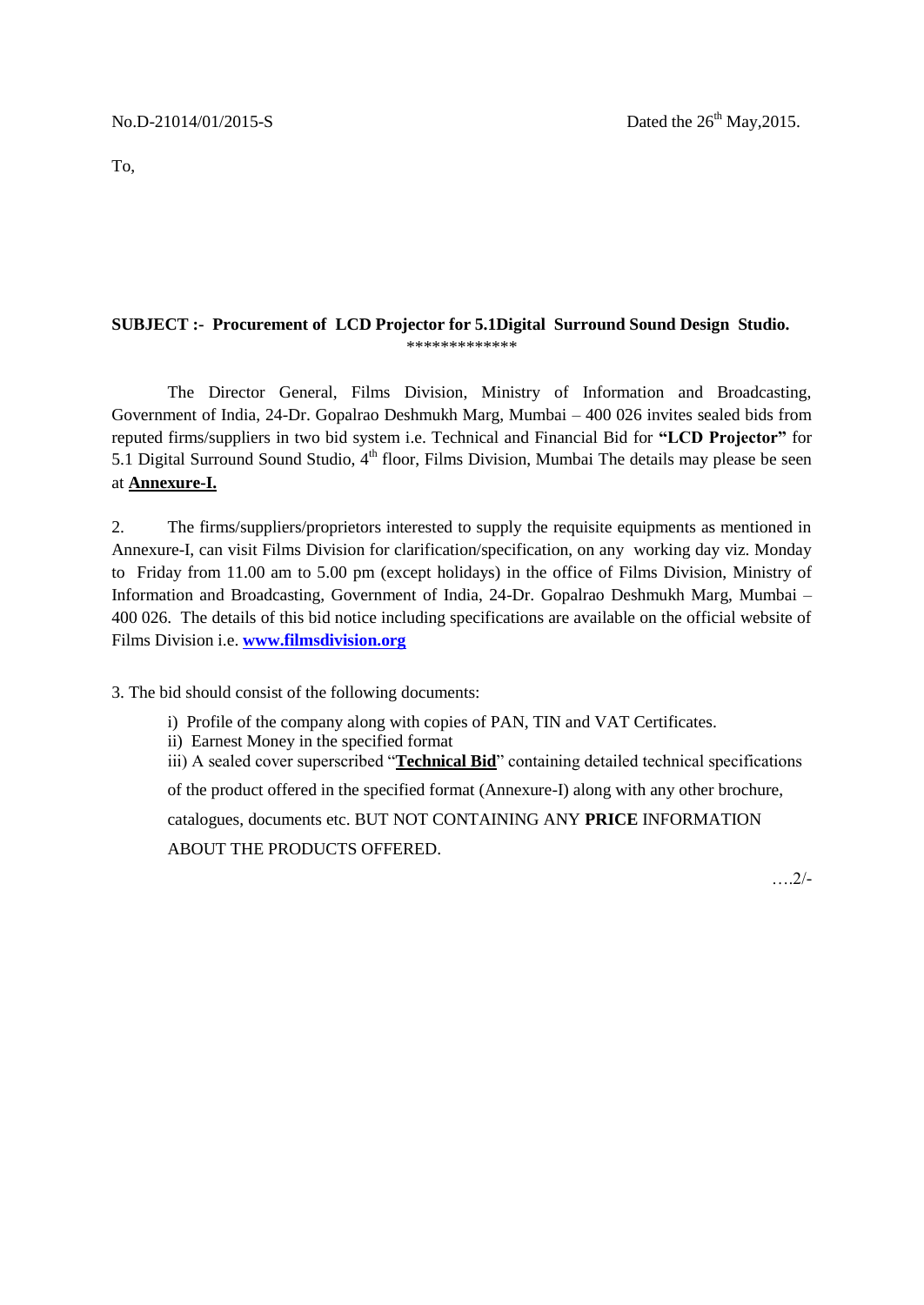iv) A sealed cover superscribed "**Financial Bid**" containing the price schedule (Annexure-II) duly filled in with all commercial details of the bid along with bid No., bid opening date etc.

4. All the above documents should be self attested by an authorized signatory of the bidder and should be on the letter head of the bidder. All the above items should be placed in a cover superscribed **"Bid for procurement of "LCD Projector" for 5.1 Digital Surround Sound Studio.** The outer cover should bear the bid number and date of closing/opening prominently underlined along with the address of this office but should not bear any information about the bidder or any identifiable mark on the outside.

5. The bid addressed to The Director General, Films Division, Mumbai should be dropped in drop box kept near the entrance of  $1<sup>st</sup>$  Phase Building, Films Division, 24-Dr.G. Deshmukh Marg, Mumbai-400 026 up to **1.00 P.M.** on **12.06.2015.** All outstation bids, if sent by post, should be sent under registered cover. This Organization will not be responsible for the loss of bid or for delay in postal transit. Bidders are advised in their own interest to ensure that their offer reaches this office well before the closing date and time of the bid as the offers received after the closing date and time of the bid will not be considered. The bids (Technical Bids) will be opened at **3.00 P.M.** on the closing date in the presence of the bidders or their representatives who may be present.

6. The bidder except those who are registered with the Central Purchasing Organization, National Small Industries Corporation (NSIC) must enclose with their Technical Bid an Earnest Money ( Bid Security) for **Rs.6,000/-** in the form of either cross Demand Draft, Fixed Deposit Receipt, Banker's Cheque ( Pay Order) or Bank Guarantee from any of the Commercial Bank drawn in favour of "**Accounts Officer, Films Division, Mumbai**" valid for a period of 45 days beyond the final bid validity period. The Bid which is not accompanied by Earnest Money will not be considered.

7. The Earnest Money (Bid Security) may be forfeited by Films Division in the following events :-

- i) If bid is withdrawn during validity period or any extension thereon.
- ii) If bid is varied or modified in a manner not acceptable to this organization during the validity period or any extension thereof.
- iii) If a bidder whose bid has been accepted but fails to furnish the performance security deposit, performance bank guarantee within 30 days of acceptance of bid.

8. The Earnest Money (Bid Security) of unsuccessful bidders will be returned on finalization of bid. The Earnest Money of successful bidder will be returned on receipt of performance security deposit/bank guarantee.

9. All leviable taxes/duties, including Sales Tax, Value Added Tax and Service Tax etc., if any may be mentioned separately. If these details are not indicated, it will be assumed that the rate is inclusive of all the taxes excluding Octroi.

…..3/-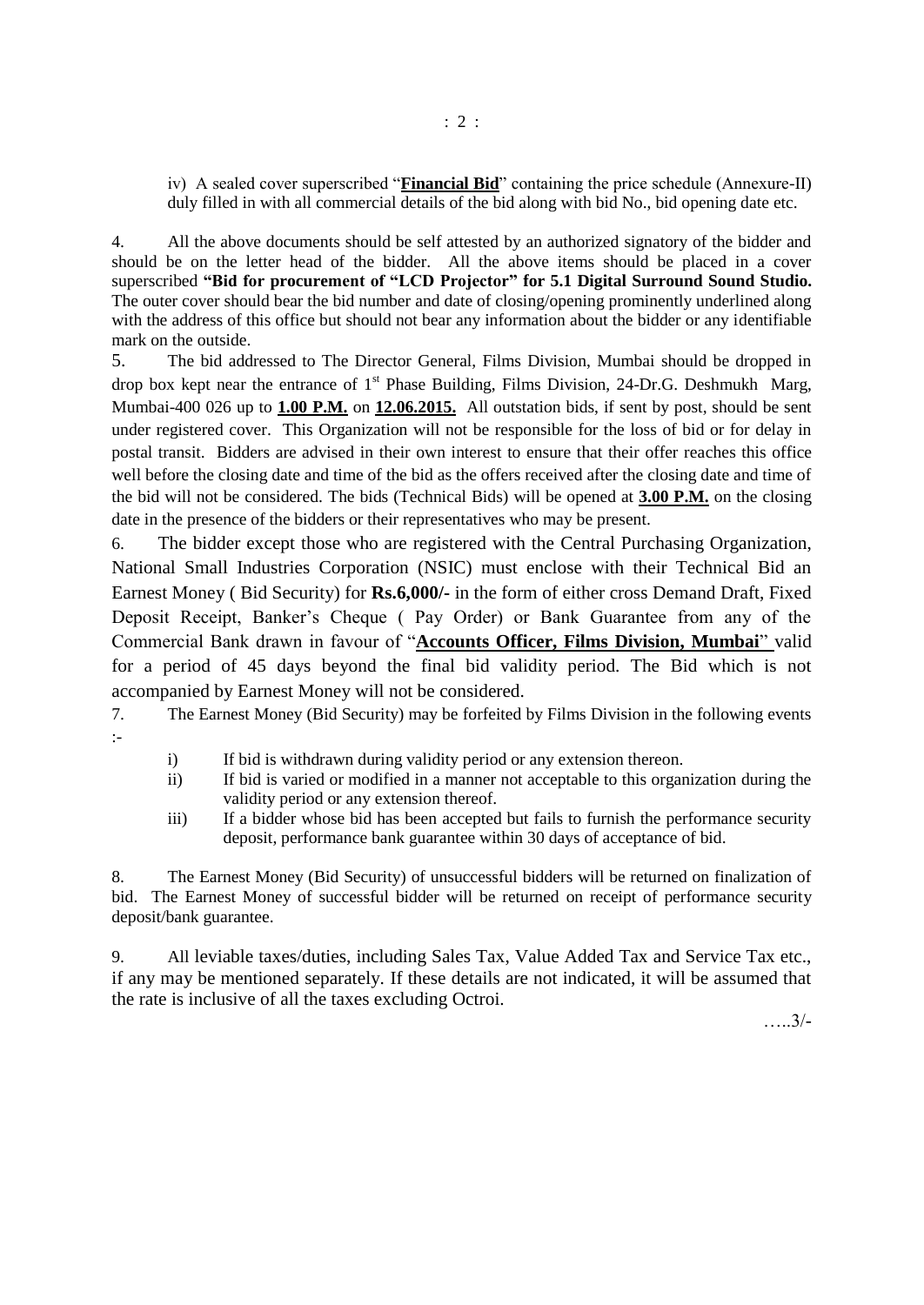10. At the first instance the Technical bids will be opened by the Department and the same will be evaluated by the Competent Committee or Authority. The bidder may be required to arrange a demonstration/presentation of the products offered the date of which will be announced later on. At the second stage, Financial bids of only the technically acceptable offers will be opened for evaluation and ranking before awarding the contract.

11. The successful bidder will furnish a performance Security Deposit at the rate of 5% of the total value in the form of Demand Draft/ Pay Order or Fixed Deposit Receipt or Bank guarantee from any commercial Bank drawn in favour of "Accounts Officer, Films Division, Mumbai" within 30 days of the receipt of supply order. The Performance Security Deposit will remain with the Films Division, till the warranty period of the equipment is covered.

12. The successful bidder will be required to supply the within **one** weeks of the placement of order and carry out its installation immediately at site.

13. There shall be no negotiations in general. Even in exceptional circumstances, negotiations will be carried out only with the lowest evaluated responsive bidder.

14. Initially only 50% of the payment will be released on delivery of the items. Balance 50% of the payment will be made/released only after the installation of equipment by the firm. No advance payment will be made under any circumstances.

15. The firm should offer **a minimum warranty period for 12 months** for the equipments from the date of its installation OR Manufacturer's warranty whichever is more .

16. Right to accept, reject, split the entire Bid or any part thereof without assigning any reason rests with the Director General, Films Division, Mumbai and his decision in this regard is final and binding.

17. Income Tax or any other taxes will be deducted from the bill at source as per Government orders.

18. Any disputes arising out of the bid notice, process and finalization of this bid shall be subject to jurisdiction of the High Court of Mumbai.

19. The payment will be made through ECS on submission of mandatory form available with Films Division.

Yours faithfully,

 (Ashok A. Shinde) Asstt. Administrative Officer for Director General

Encl. : As above.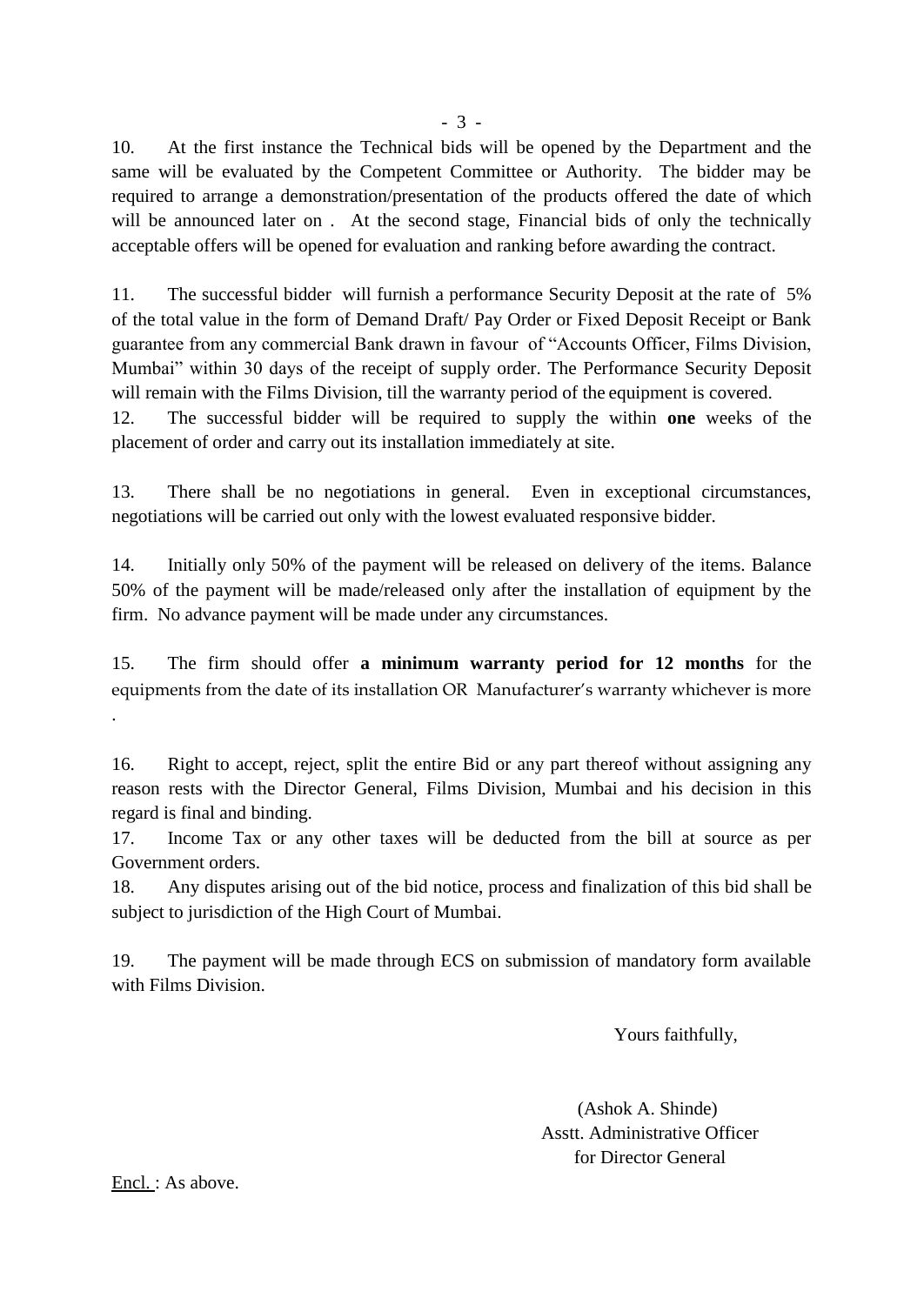Copy forwarded to Nodal Officer/Publicity Section for uploading the Bid Notice on Films Division's Website.

> (Ashok A. Shinde) Asstt. Administrative Officer For Director General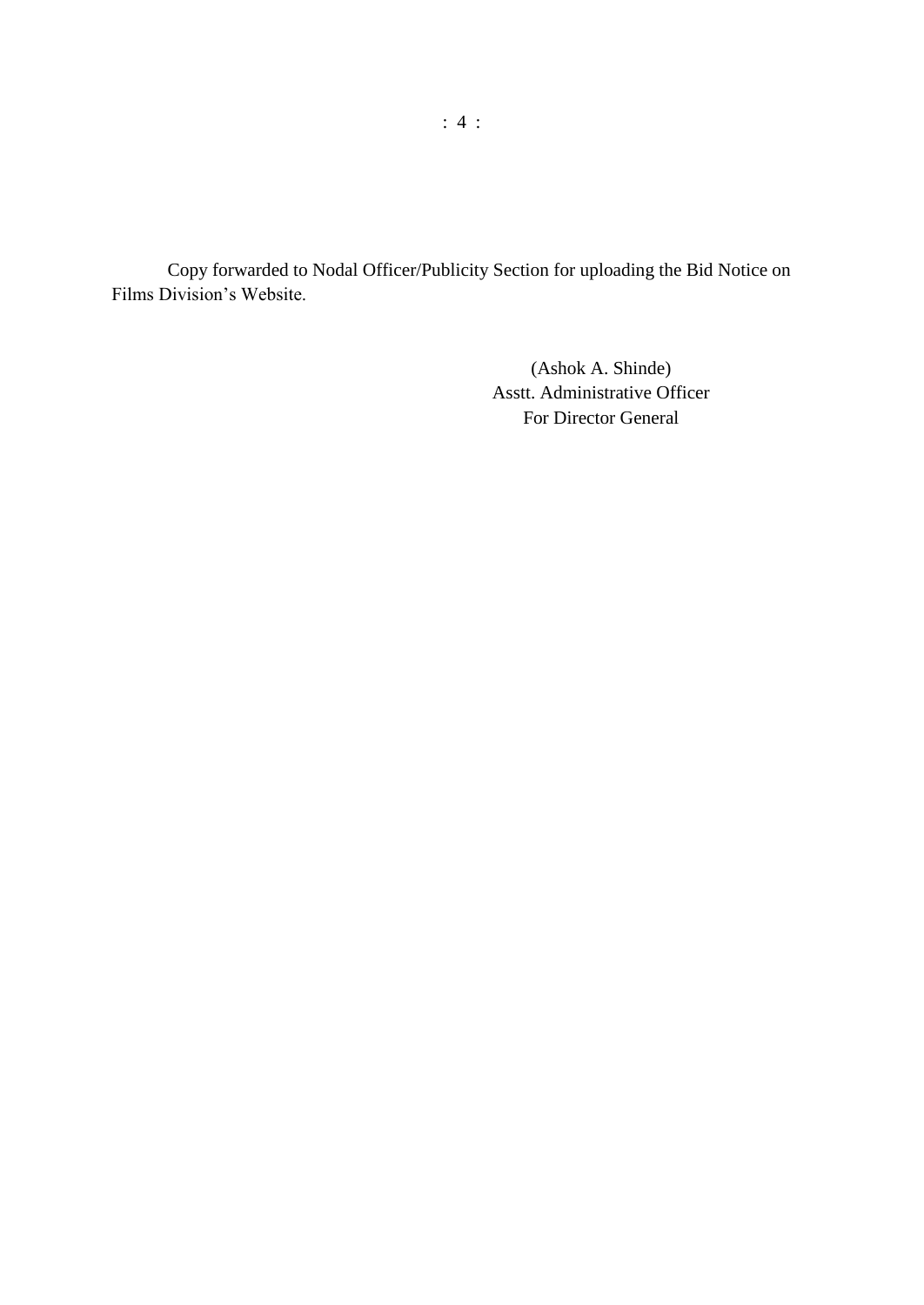**Annexure – I**

# **Format for Technical Bid**

## **Specifications for LCD Projector for 5.1 Digital Surround Sound Design Studio**

| SR.NO. | <b>ITEMS</b>         | <b>MINIMUM ACCEPTABLE SPECIFICATION</b>       | <b>TECHNICAL</b><br><b>SPECIFICATION</b><br><b>OFFERED BY</b><br><b>BIDDER</b> |
|--------|----------------------|-----------------------------------------------|--------------------------------------------------------------------------------|
| 1.     | <b>Projector DLP</b> | Video support: Full HD native                 |                                                                                |
|        | (E-cinema)           | Type: 0.62"3 chip DLP, 1080P                  |                                                                                |
|        | studio               | Brightness: 6000ANSI Lumens Lamb (standby)    |                                                                                |
|        | dimensions:          | Resolution:1080P(1920x1080 pixels)            |                                                                                |
|        | Length:47'           | Power supply: 100v to 240v, 50/60Hz 850 W max |                                                                                |
|        | Width:35'            |                                               |                                                                                |
|        | Height:22'           | Terminals:                                    |                                                                                |
|        | <b>Screen Size:</b>  | HDMI with HDCP                                |                                                                                |
|        | Length:27'           |                                               |                                                                                |
|        | Height:11'3"         |                                               |                                                                                |
|        | <b>Throw</b>         |                                               |                                                                                |
|        | distance: 40'        |                                               |                                                                                |
|        |                      |                                               |                                                                                |

**Signature of authorized signatory**